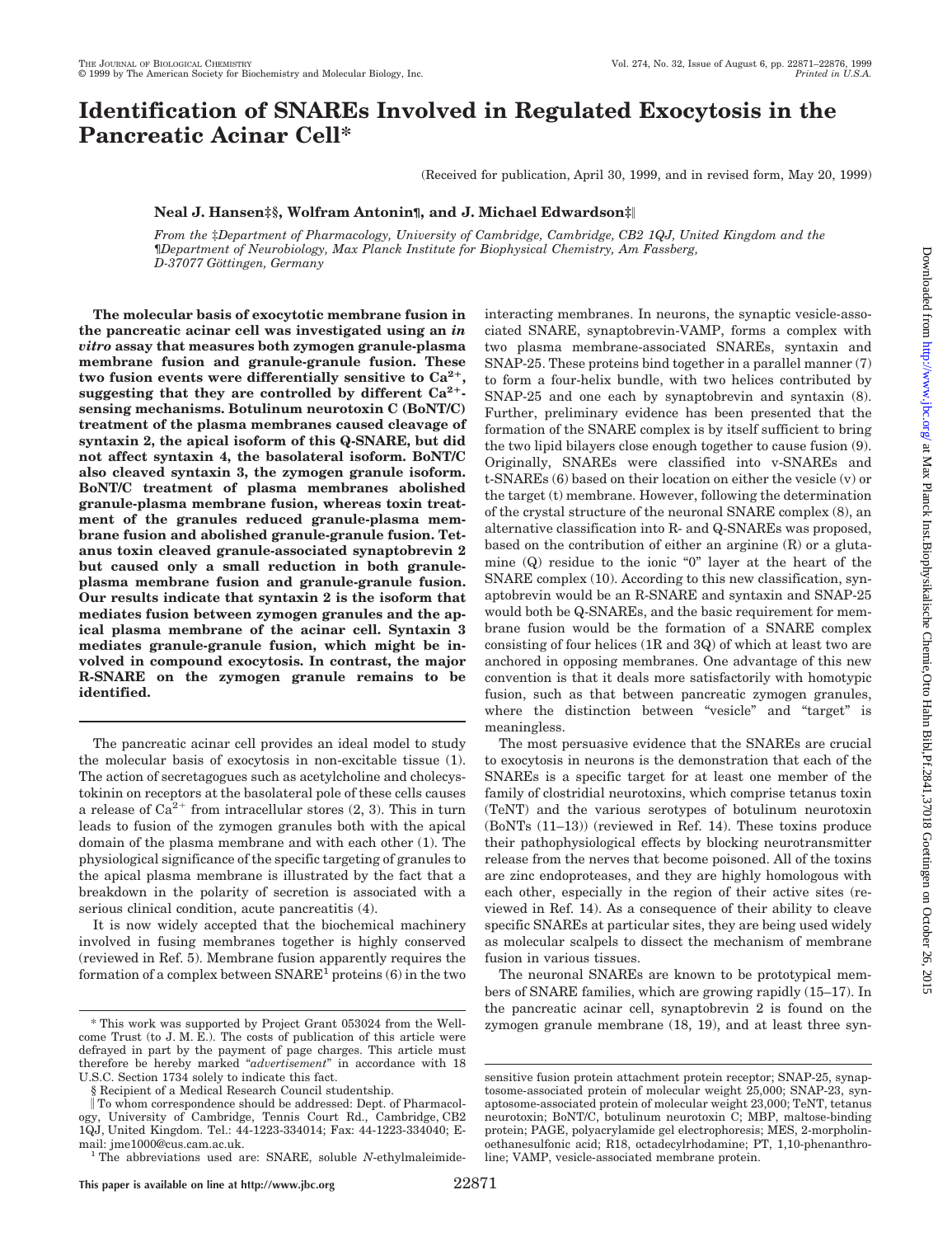taxin isoforms are also present (syntaxin 2 on the apical plasma membrane, syntaxin 4 on the basolateral membrane, and syntaxin 3 on the granule membrane (20)). SNAP-23, the non-neuronal isoform of SNAP-25 (16), has also been found on the basolateral domain of the plasma membrane (21). To determine how these various SNAREs operate to mediate exocytosis in the acinar cell, a simple functional system is required to which agents such as the clostridial toxins can be applied.

It was shown several years ago (22–24) that acini permeabilized with the bacterial toxin streptolysin O secrete digestive enzymes in response to micromolar  $Ca^{2+}$ . More recently, it was shown that TeNT treatment of these cells cleaved synaptobrevin 2 and also caused a reduction in the exocytotic response (18). Unfortunately, permeabilized cell systems are still rather complex and do not permit, for example, manipulation of only one of the interacting membranes. We have developed an *in vitro* assay in which zymogen granules fuse with plasma membranes in a  $Ca^{2+}$ -dependent manner (19, 25, 26). This assay provides greater flexibility than the permeabilized cell system and has already been used to demonstrate the effect of TeNT treatment of the zymogen granules on their ability to fuse with plasma membranes (19). Here we show that zymogen granules undergo  $Ca^{2+}$ -dependent fusion *in vitro* both with plasma membranes and with each other. In addition, by examining the effects of the BoNT/C and TeNT on membrane fusion, we provide new information about the SNAREs involved in these two membrane fusion events.

#### EXPERIMENTAL PROCEDURES

*Antibodies*—Antibodies used were as follows: HPC-1, a mouse monoclonal antibody against syntaxin 1 (27); a rabbit polyclonal antibody against syntaxin 2 (generously provided by Dr. T. C. Südhof, Dallas, TX); a rabbit polyclonal antibody against syntaxin 3 (28) (kindly provided by Dr. T. Galli, Paris, France); a rabbit polyclonal antibody against syntaxin 4, produced by immunization with the cytoplasmic domain of syntaxin 4 (residues  $1-273$ ) tagged with  $His<sub>6</sub>$ ; and 69.1, a mouse monoclonal antibody against synaptobrevin 2 (29).

*Constructs and Proteins*—cDNAs encoding maltose-binding protein  $(MBP)$  syntaxins 1–5 were generously provided by Dr. T. C. Südhof. MBP fusion proteins were isolated from bacterial lysates by binding to amylose-agarose (NEB, Hitchin, United Kingdom). cDNAs encoding  $His<sub>6</sub>-BoNT/C$  and  $His<sub>6</sub>-TeVT$  light chains were kindly provided by Dr. H. Niemann (Hannover, Germany). His $_6$ -toxin light chains were generously prepared by M. Margittai (Göttingen, Germany).

*SDS-PAGE and Immunoblotting*—Proteins were separated by SDS-PAGE and then electrophoretically transferred to nitrocellulose (Schleicher & Schuell, Dassel, Germany) by semi-dry blotting. Blots were probed with primary antibodies at dilutions of 1:500–1:1000. Immunoreactive bands were visualized using horseradish peroxidaseconjugated secondary antibodies (1:1000) and enhanced chemiluminescence (Pierce and Warriner, Chester, UK).

*Preparation of Pancreatic Zymogen Granules and Plasma Membranes*—Zymogen granules and plasma membranes were isolated as described previously (30). All buffers contained 1 mm EGTA and protease inhibitors  $(1 \text{ mm phenylmethylsulfonyl fluoride}, 1 \mu\text{g/ml pepstatin},$ 1  $\mu$ g/ml antipain, 1  $\mu$ g/ml leupeptin, 10  $\mu$ g/ml soybean trypsin inhibitor, 17  $\mu$ g/ml benzamidine, and 50  $\mu$ g/ml bacitracin).

*Fluorescence Dequenching Assay for Membrane Fusion*—Octadecylrhodamine (R18; Molecular Probes, Eugene, OR) was stored at  $-20$  °C as a 20 mM stock solution in ethanol. Probe  $(1 \mu)$  of the stock solution) was added to 300  $\mu$ l of zymogen granule suspension in 280 mM sucrose and 5 mM MES buffer, pH 6.0, containing protease inhibitors. Granules were incubated with the probe at 37 °C for 5 min and then collected by centrifugation at 900  $\times g$  for 10 min. Labeled granules were resuspended in the original volume of sucrose/MES buffer, pH 6.0. In a typical fusion assay, 10  $\mu$ l of a labeled granule suspension was added to 700 µl of sucrose/MES buffer, pH 6.5, at 37 °C. Ca<sup>2+</sup> was buffered with 1 mM EGTA, and free  $Ca^{2+}$  concentrations were calculated as described by Föhr *et al.* (31). Fluorescence was measured continuously in a Hitachi F-2000 fluorescence spectrometer (excitation at 560 nm, emission at 590 nm). After a 1-min equilibration period, unlabeled target membranes (plasma membranes,  $10-20 \mu$ g of protein; zymogen granules, 200–500  $\mu$ g of protein) were added in a small volume (10–20  $\mu$ l)



FIG. 1. **Isoform specificities of the four anti-syntaxin antibod**ies. Equal amounts of MBP-syntaxins  $1-5$   $(0.5 \ \mu g)$  of protein) were analyzed by SDS-PAGE. A Coomassie Blue-stained gel (*top panel*) shows the protein loading. Proteins were electrophoretically transferred to nitrocellulose and probed with antibodies against syntaxins 1–4, followed by horseradish peroxidase-conjugated secondary antibodies (*bottom panel*). Immunoreactive bands were visualized by enhanced chemiluminescence.

and mixed with the labeled granules. Fluorescence was then monitored for 4 min more. Dequenching traces show fluorescence in arbitrary units. Dequenching signals are expressed as a percentage of the  $Ca^{2+}$ stimulated signal given by untreated membranes.

*Clostridial Toxin Treatment*—Zymogen granules or plasma membranes were incubated with either BoNT/C light chain  $(5.8 \mu M)$  or TeNT light chain (1  $\mu$ M) for 20 min at 37 °C in sucrose/MES buffer, pH 6.0, containing 1 mM EGTA. Two methods were used to inactivate the toxin for control incubations: boiling the toxin for 5 min and preincubating it for 30 min at 37 °C with 5 mm 1,10-phenanthroline (PT).

*Data Analysis*—Values given are means  $\pm$  S.E. Where individual dequenching traces or immunoblots are shown, they are representative of the results of between 3 and 20 experiments. An immunoblot was carried out for each toxin experiment.

### RESULTS

*Distribution of SNAREs between Zymogen Granules and Plasma Membranes*—The anti-syntaxin antibodies used in this study were first tested for their ability to recognize various syntaxin isoforms. Equal amounts of MBP-syntaxin 1–5 fusions were blotted onto nitrocellulose and probed with the four antibodies. The antibodies against syntaxins 1, 2, and 4 recognized their appropriate targets, with only minor cross-reactivity with the other isoforms (Fig. 1). The antibody against syntaxin 3, however, did show some cross-reactivity with syntaxin 1, as described previously (28).

To determine the distribution of the SNAREs between the zymogen granule membrane and the plasma membrane, membrane samples were analyzed by SDS-PAGE and immunoblotted with the four anti-syntaxin antibodies and with an antibody known to recognize synaptobrevin 2 (29). As shown in Fig. 2, syntaxins 1, 2, and 4 were found only in the plasma membrane. Syntaxin 3 gave a strong signal in the zymogen granule membrane lane and a much weaker signal in the plasma membrane lane. Despite the cross-reactivity of the antisyntaxin 3 antibody with syntaxin 1, it is safe to conclude from this result that the principal location of syntaxin 3 is on the zymogen granule membrane. Given the fact that syntaxin 1 is present on the plasma membrane, it is possible that the syntaxin 3 signal in this fraction might represent cross-reactivity of the antibody. On the other hand, it is also possible that some syntaxin 3 does reside on the plasma membrane.

Our results are in agreement with those of Gaisano *et al.* (20). Using immunocytochemistry, these authors also showed that the syntaxin isoforms present at the plasma membrane are distributed in a polarized manner, with syntaxin 2 on the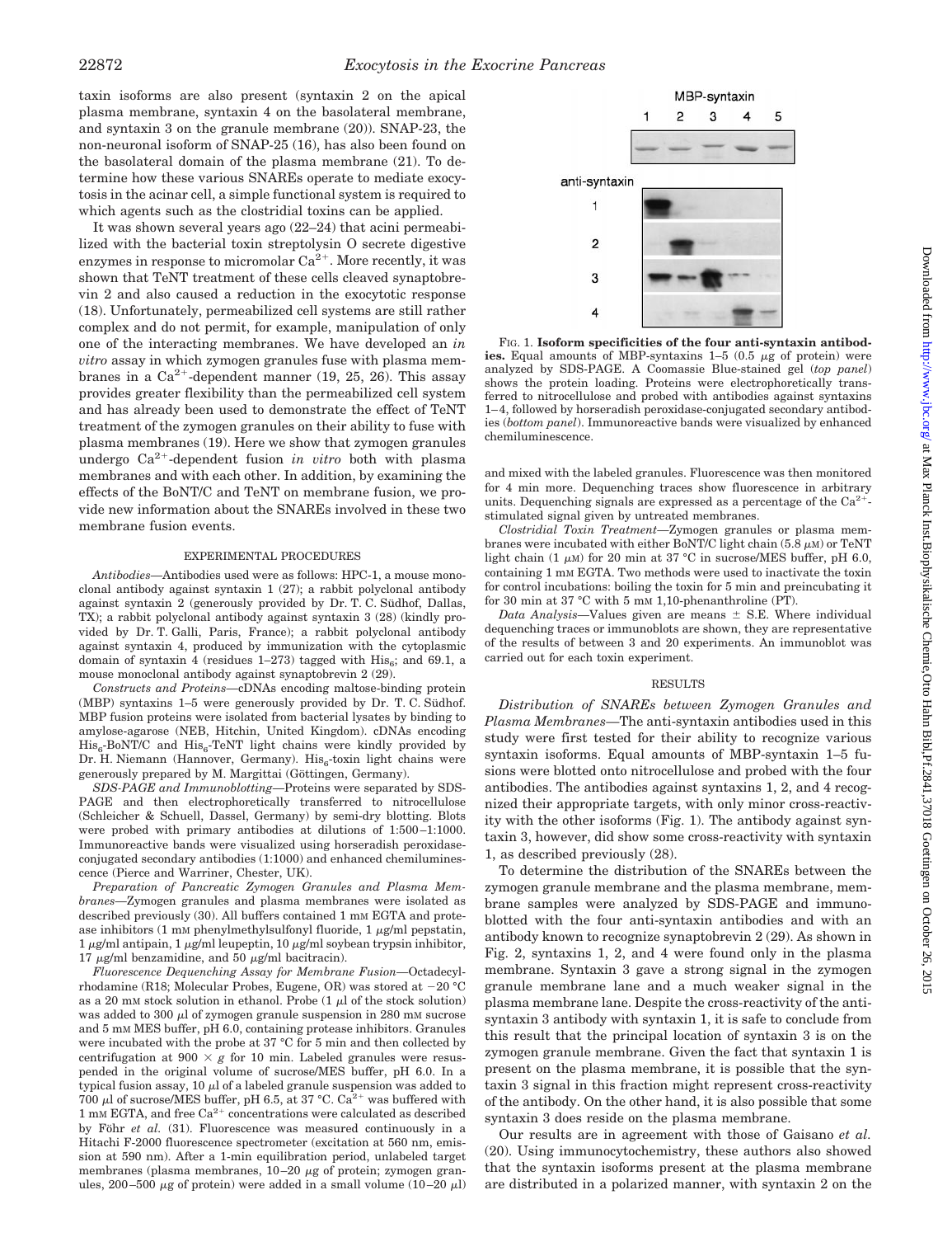

FIG. 2. **Distribution of SNAREs between zymogen granule membranes and plasma membranes.** Equal amounts (10  $\mu$ g of protein) of zymogen granule membranes (*ZGM*) and plasma membranes (*PM*) were analyzed by SDS-PAGE and electrophoretically transferred to nitrocellulose. Blots were probed with antibodies against syntaxins 1–4 and synaptobrevin 2 and processed as described in the legend to Fig. 1.

apical domain and syntaxin 4 on the basolateral domain. They were unable to detect syntaxin 1 using this technique. Taken together, these results indicate that the best candidate for the syntaxin isoform that mediates exocytotic fusion of the zymogen granule with the plasma membrane is syntaxin 2. The location and likely role of syntaxin 1 are currently unknown.

 $Ca^{2+}$  *Sensitivity of Fusion Events*—Fusion between zymogen granules and plasma membranes was measured using an *in vitro* fluorescence dequenching assay based on a method originally described by Hoekstra *et al*. (32). Granules were loaded with the lipid-soluble fluorescent probe R18. When the labeled granules were incubated with unlabeled target membranes, fusion between the two membranes resulted in a dilution-dependent dequenching of the probe's fluorescence. We have previously reported that fusion between zymogen granules and plasma membranes *in vitro* is stimulated by  $Ca^{2+}$  (19, 26). In the present study, we examined the  $Ca^{2+}$  sensitivity of membrane fusion in detail. As shown in Fig. 3*A*, virtually no dequenching signal was seen in the presence of EGTA alone. In contrast, in the presence of  $Ca^{2+}$  (1 mm) a clear, time-dependent dequenching signal was observed. This stimulation of membrane fusion was very selective for  $Ca^{2+}$ , because even at this high concentration (1 mM) three other divalent cations,  $Mg^{2+}$ ,  $Sr<sup>2+</sup>$ , and Ba<sup>2+</sup>, supported only a small fusion signal. The sizes of the signals with these three cations, relative to that for  $Ca^{2+}$ , were  $32 \pm 4\%$  for Mg<sup>2+</sup>,  $29 \pm 11\%$  for Sr<sup>2+</sup>, and 28  $\pm 3\%$  for  $Ba^{2+}$  (all  $n = 3$ ).

R18-labeled zymogen granules also gave a dequenching signal when incubated with unlabeled target granules, and this fusion event was again selectively stimulated by  $Ca^{2+}$  (Fig. 3*B*); the sizes of the dequenching signals in the presence of the other three cations (at 1 mm), relative to that for  $Ca^{2+}$ , were  $20 \pm 2\%$  for Mg<sup>2+</sup>,  $27 \pm 2\%$  for Sr<sup>2+</sup>, and  $21 \pm 1\%$  for Ba<sup>2+</sup> (all  $n = 3$ ). Interestingly, the sensitivities of the two types of fusion events to  $Ca^{2+}$  were different (Fig. 3C), with zymogen granuleplasma membrane fusion being 16-fold more sensitive to  $Ca^{2+}$ than granule-granule fusion ( $EC_{50}$  values for  $Ca^{2+}$ , 5 and 80



FIG. 3. **Divalent cation sensitivities of zymogen granuleplasma membrane and granule-granule fusion.** Unlabeled target membranes were added to R18-labeled zymogen granules at time zero, and fluorescence was followed for 4 min. *A*, zymogen granule-plasma membrane fusion is shown. *B*, granule-granule fusion is shown. The free concentration of all the divalent cations was 1 mM. *C,* dependence of the extent of granule-plasma membrane fusion  $(\bullet)$  and granulegranule fusion  $(\blacksquare)$  on free Ca<sup>2+</sup> concentrations (*n* = 4) is shown.

 $\mu$ M, respectively). This differential sensitivity to Ca<sup>2+</sup> suggests that the  $Ca^{2+}$ -sensing mechanisms for the two fusion events (and possibly the molecular identity of the  $Ca^{2+}$  sensors themselves) are different. Further, the  $Ca^{2+}$  sensitivity of zymogen granule-plasma membrane fusion *in vitro* is very close to that of exocytosis in permeabilized pancreatic acini (22–24), indicating that the *in vitro* assay does indeed represent a *bona fide* exocytotic membrane fusion event.

*Effects of BoNT/C on Zymogen Granule-Plasma Membrane Fusion*—To determine whether either of the syntaxin isoforms present on the plasma membrane of the acinar cell (syntaxins 2 and 4) is involved in fusion between zymogen granule membranes and plasma membranes, we examined the effect of BoNT/C (light chain) on this fusion event *in vitro*. It has been established (33) that BoNT/C cleaves syntaxin 1A at a specific lysine-alanine bond, Lys<sup>253</sup>-Ala<sup>254</sup>. As shown in Fig. 4, this bond is also present in syntaxin 2, whereas in syntaxin 3 the lysine is replaced by another basic residue, arginine (15). In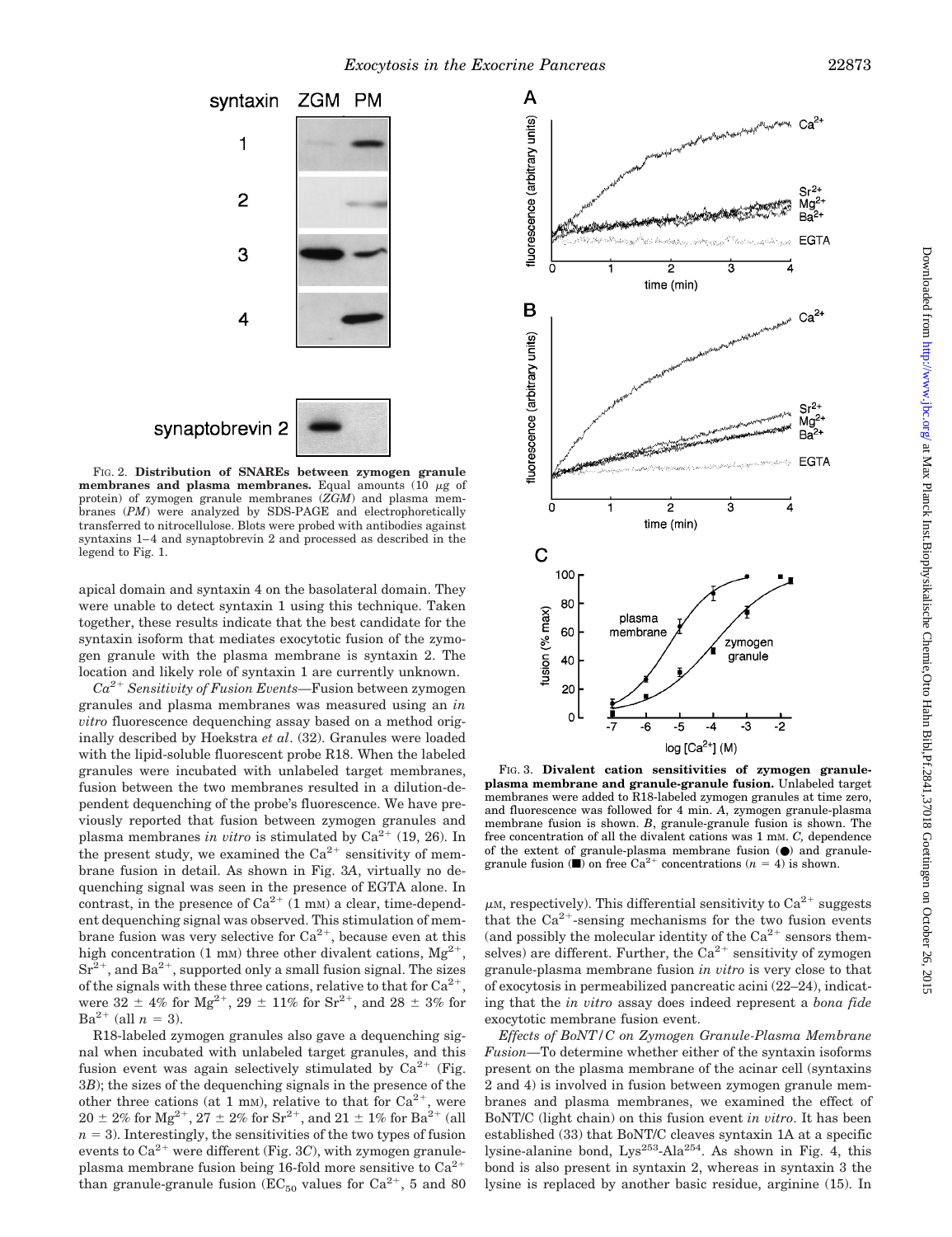

FIG. 4. **Sites of cleavage of syntaxin isoforms by BoNT/C.** Amino acids around the BoNT/C cleavage site are highlighted. Note that syntaxins 1A, 2, and 3 contain either a Lys-Ala bond (Lys<sup>253</sup>-Ala<sup>254</sup> in taxins 1A, 2, and 3 contain either a Lys-Ala bond  $(Lys^{253}\text{-}Ala^{25}$ syntaxin 1A) or an Arg-Ala bond, which is cleaved by BoNT/C. In contrast, syntaxin 4 contains an Ile-Ala bond at this position, which is not cleaved by the toxin.

syntaxin 4, on the other hand, the lysine is replaced by the hydrophobic residue, isoleucine, which renders the protein resistant to the toxin (33). BoNT/C should therefore be able to discriminate between syntaxins 2 and 4 and reveal which isoform is principally involved in exocytotic membrane fusion. As shown in Fig. 5*A*, BoNT/C treatment of plasma membranes almost abolished their ability to fuse with zymogen granules (reduction to  $11 \pm 5\%$  of control,  $n = 4$ ). Toxin treatment of the zymogen granules also produced a significant, albeit smaller, inhibition of their ability to fuse with plasma membranes (reduction to  $63 \pm 7\%$  of control,  $n = 4$ ; Fig. 5*B*). Fig. 5*C* shows that, as expected, BoNT/C treatment of the plasma membranes caused complete cleavage of syntaxin 2 but did not affect syntaxin 4. Syntaxin 1 was also partially cleaved. These results strongly suggest that syntaxin 2, the apical isoform in the intact acinar cell, is the Q-SNARE that mediates exocytotic membrane fusion of zymogen granules and that syntaxin 4, the basolateral isoform, is not involved in this membrane fusion event. The smaller inhibition of fusion observed when granules are treated with BoNT/C might reflect the cleavage of granuleassociated syntaxin 3 (see below), which could remove a component of compound fusion occurring *in vitro*.

*Effects of BoNT/C on Granule-Granule Fusion*—Syntaxin 3 is specifically localized on the zymogen granule and is the only syntaxin isoform known to be present on this organelle. Because this isoform should be sensitive to BoNT/C (33), it was possible to use this toxin to test the role of syntaxin 3 in membrane fusion. It was found (see Fig. 6*A*) that treatment of either R18-labeled or unlabeled zymogen granules with BoNT/C reduced their ability to fuse with untreated granules by about half (49  $\pm$  9% for treatment of labeled granules and  $52 \pm 6\%$  for treatment of unlabeled granules, respectively,  $n =$ 4). The implication of this result is that granule-granule fusion is mediated by interactions between a Q-SNARE (syntaxin 3) on one membrane and one or more cognate binding partner(s) on the other membrane. As expected from this model, botulinum neurotoxin treatment of both labeled and unlabeled granules almost abolished granule fusion ( $7 \pm 7\%$  of control,  $n = 4$ ). In parallel with these effects of BoNT/C on the functional assay, syntaxin 3 on the zymogen granules was completely cleaved (Fig. 6*C*). The effects of the toxin on fusion could be abolished either by boiling the toxin (92  $\pm$  5% of control fusion,  $n = 6$ ) or by preincubating it with the zinc chelator PT (5 mm; 93  $\pm$  1% of control fusion,  $n = 3$ ; Fig. 6*B*). Boiling and PT treatment also abolished the ability of the toxin to cleave syn-



FIG. 5. **Sensitivities of zymogen granule-plasma membrane fusion and of syntaxins 1, 2, and 4 to BoNT/C.** Unlabeled plasma membranes were added to R18-labeled zymogen granules at time zero, and fluorescence was followed for 4 min. The free  $Ca^{2+}$  concentration was 100  $\mu$ m. *A*, the effect of treatment of unlabeled plasma membranes with BoNT/C (5.8  $\mu$ M for 20 min at 37 °C;  $-$  /PM) on their ability to fuse with labeled granules is shown. *B*, the effect of treatment of labeled granules with  $BoNT/C$   $(ZG/-)$  on their ability to fuse with unlabeled plasma membranes is shown. *C*, the effect of BoNT/C treatment of the plasma membranes on the integrity of the plasma membrane-associated syntaxin isoforms is shown.

taxin 3 (Fig. 6*C*). These results indicate that the effects of the toxin were a consequence of specific proteolytic activity.

*Effects of TeNT on Fusion Events*—The only R-SNARE so far identified on the membrane of the zymogen granule is synaptobrevin 2 (19, 20). We have shown previously (19) that TeNT treatment has only a small effect on the ability of zymogen granules to fuse with plasma membranes despite complete cleavage of synaptobrevin 2. In the present study, we examined the effect of TeNT on the ability of the zymogen granules to fuse with both plasma membranes and zymogen granules. As shown in Fig. 7*A*, TeNT treatment of the zymogen granules had only a small effect on their ability to fuse with plasma membranes, in agreement with our previous finding that fusion was reduced to 84  $\pm$  1% of control,  $n = 20$  (19). As expected, treatment of plasma membranes with the toxin had no effect on their ability to fuse with zymogen granules. TeNT treatment of one population of granules had no effect on their ability to fuse with untreated granules, although there was a small inhibition of fusion when both populations of granules were treated with toxin (reduction to  $82 \pm 6\%$  of control,  $n = 13$ ; Fig. 7*B*). Despite its unimpressive effects on the functional assays, however, TeNT did cause complete cleavage of synaptobrevin 2 in a manner that was once again sensitive to boiling and to PT pretreatment (Fig. 7*C*).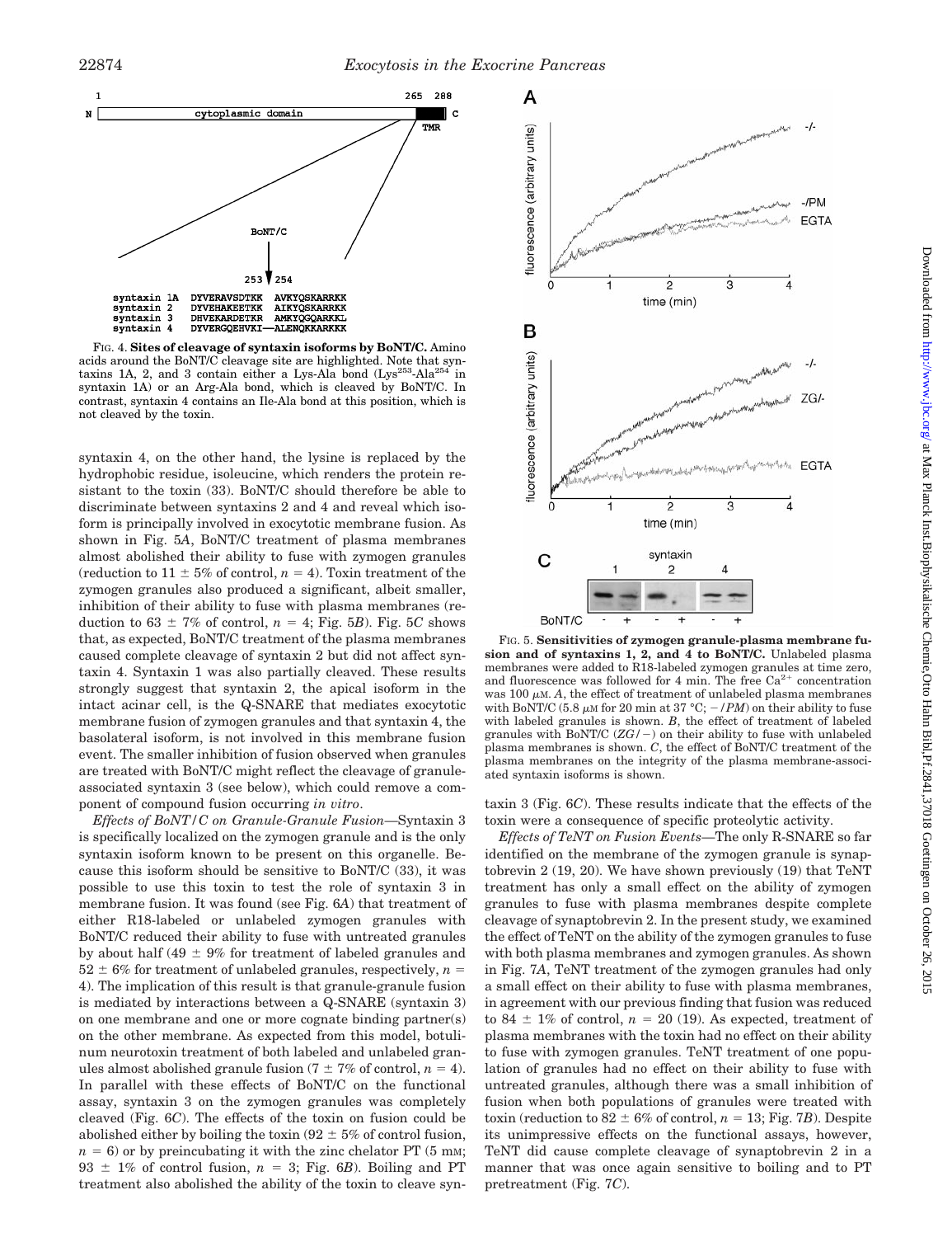

FIG. 6. **Sensitivities of granule-granule fusion and of syntaxin 3 to BoNT/C.** Unlabeled zymogen granules were added to R18-labeled granules at time zero, and fluorescence was followed for  $4 \text{ min}$ . The free  $Ca^{2+}$  concentration was 1 mM. A, the effect of treatment of labeled concentration was 1 mM. A, the effect of treatment of labeled granules  $(+/-)$ , unlabeled granules  $(-/+)$ , or both  $(+/+)$  with BoNT/C  $(5.8 \mu M$  for 20 min at 37 °C) on their ability to fuse is shown. *B*, the effect of inactivation of BoNT/C either by boiling (5 min) or PT treatment (5 mM for 30 min at 37 °C) on the ability of the toxin to inhibit fusion is shown. Only the labeled granules were treated with toxin  $(+/-)$ . *C*, the effect of treatment of granules with BoNT/C (either active or inactivated by boiling or PT) on the integrity of granule membrane-associated syntaxin 3 is shown.

#### DISCUSSION

When the dequenching assay for exocytotic membrane fusion was first introduced (25) there was no evidence for an effect of  $Ca^{2+}$  on the extent of fusion. In the course of the present study, we found that the key to observing  $Ca^{2+}$ -dependent fusion *in vitro* is the preparation of the membranes in buffers from which  $Ca^{2+}$  is effectively absent *(i.e.* in the presence of EGTA). If the membranes are prepared in buffers containing  $Ca^{2+}$ , then fusion occurs in a  $Ca^{2+}$ -independent manner. This suggests that during membrane preparation, an inhibitor of fusion is being inactivated in a  $Ca^{2+}$ -dependent manner. The identification of the mechanism involved in this process represents a major future goal of this work.

In the acinar cell, zymogen granules normally fuse with the apical domain of the plasma membrane, where syntaxin 2 is the predominant Q-SNARE (20). The observation that cleavage of syntaxin 2 by BoNT/C treatment of the plasma membranes results in a parallel inhibition of zymogen granule-plasma membrane fusion represents the first direct evidence that this



FIG. 7. **Sensitivities of zymogen granule-plasma membrane and granule-granule fusion and of synaptobrevin 2 to TeNT.** Unlabeled zymogen granules were added to R18-labeled granules at time zero, and fluorescence was followed for 4 min. *A*, the effect of treatment of labeled granules  $(ZG/-)$  or unlabeled plasma membranes  $(-/PM)$  with TeNT (1  $\mu$ M for 20 min at 37 °C) on their ability to fuse is shown. The free Ca<sup>2+</sup> concentration was 100  $\mu$ M. *B*, the effect of treatment of labeled granules  $(+/-)$ , unlabeled granules  $(-/+)$ , or both  $(+/+)$  with TeNT (1  $\mu$ M for 20 min at 37 °C) on their ability to fuse is shown. The free  $Ca^{2+}$  concentration was 1 mm. *C*, the effect of treatment of granules with TeNT (either active or inactivated by boiling or PT) on the integrity of granule membrane-associated synaptobrevin 2 is shown.

Q-SNARE is, as expected, a major participant in this membrane fusion event. The fact that syntaxin 4, the predominant basolateral Q-SNARE, remains intact in the same experiment indicates that it plays no role in this fusion event, which again would be expected on the basis of its cellular location and the known polarity of secretion in the acinar cell. It has recently been suggested (21), in fact, that syntaxin 4 and SNAP-23, another basolateral Q-SNARE, might interact with synaptobrevin 2 to mediate the inappropriate fusion of zymogen granules with the basolateral domain of the plasma membrane that is a characteristic feature of experimental pancreatitis induced, for example, by hyperstimulation of the pancreas with the secretagogue cerulein (4). The ability of BoNT/C to cleave all of the syntaxin 2 must also mean, incidentally, that all of the apical membrane fragments present in the plasma membrane are in the form of either sheets or "inside-out" vesicles, which should be capable of fusion with zymogen granules.

During exocytosis in the acinar cell, the fusion of zymogen granules with the apical plasma membrane is accompanied by fusion between the granules themselves, in a process known as compound exocytosis (1). Here we have shown that these heterotypic and homotypic fusion events can both be reconstituted *in vitro*. Indeed, when R18-labeled granules are incubated with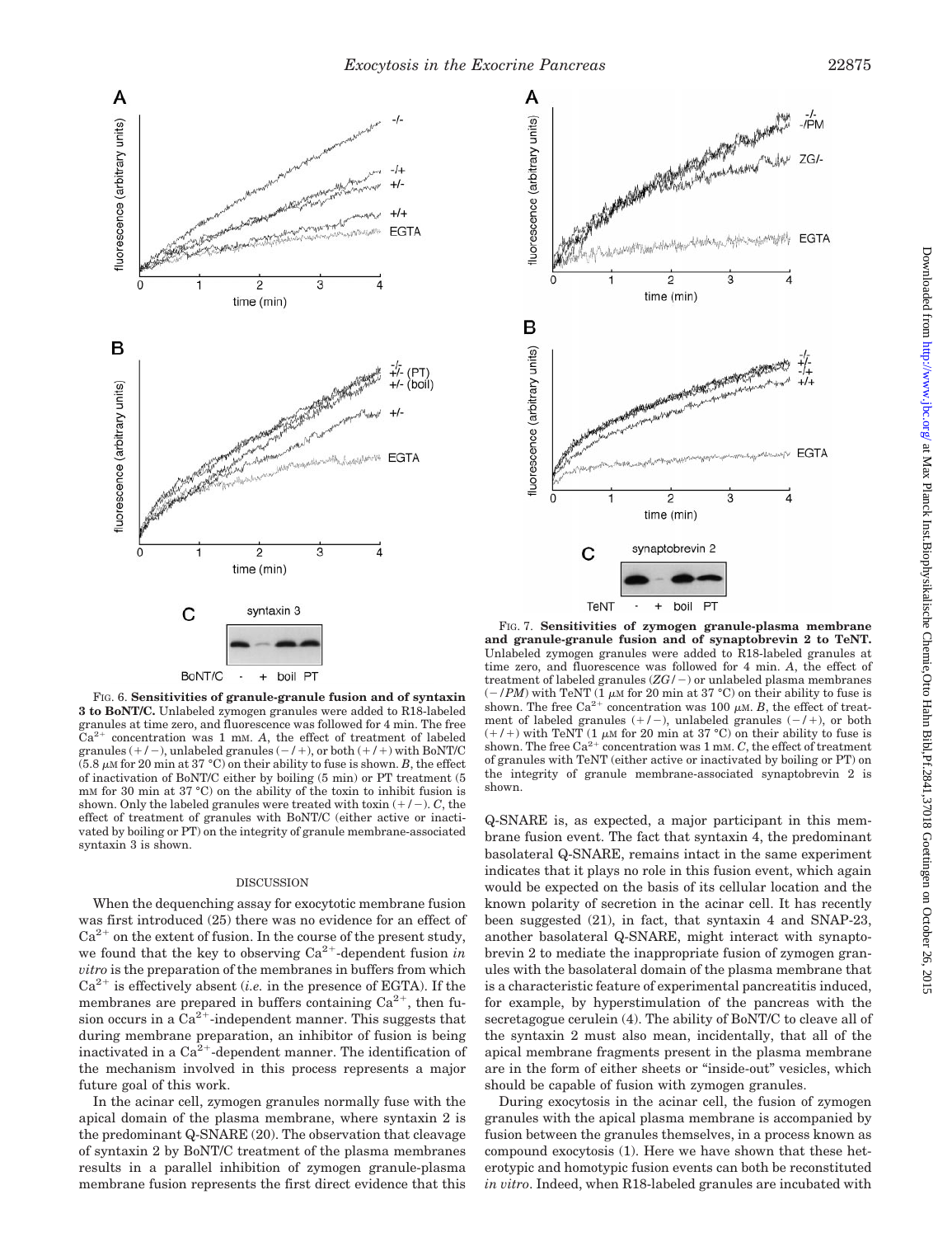unlabeled plasma membranes, the dequenching observed is probably a result of both types of fusion occurring together (*i.e.* R18-labeled granules fusing with granules that have already fused with the plasma membrane). The homotypic component of fusion is likely to depend on syntaxin 3 on the granule membrane, and cleavage of this Q-SNARE might account for the 37% reduction in the extent of fusion caused by treatment of the granules with BoNT/C. Further, this figure might represent the contribution to the dequenching signal of granulegranule fusion. The fact that granule-granule fusion is less sensitive to  $Ca^{2+}$  than granule-plasma membrane fusion might reflect the situation in the cell, where compound exocytosis is seen predominantly at high levels of stimulation by secretagogues (4).

Our results strongly support the notion that the role of syntaxin 3 is to mediate fusion between zymogen granules. It has been suggested that some homotypic fusion events, such as fusion between endoplasmic reticulum-derived vesicles in yeast (34), occur through the homo-oligomerization of Q-SNAREs between the two interacting membranes. The evidence for this phenomenon is the demonstration that inactivation of the Q-SNARE on one membrane completely blocks fusion. In contrast, homotypic fusion between yeast vacuoles operates at maximal efficiency when both interacting membranes contain R- and Q-SNAREs (35). In our experiments, cleavage of syntaxin 3 on one population of zymogen granules reduced fusion by about 50%, and cleavage of the Q-SNARE on both membranes was required to abolish fusion. These results are more compatible with a model in which syntaxin 3 interacts with a different binding partner on the other membrane.

Our experiments show that synaptobrevin 2 plays only a minor role in exocytotic membrane fusion in the acinar cell (16%, in the case of granule-plasma membrane fusion). A partial (30%) inhibition of exocytosis in permeabilized acini after TeNT treatment has also been reported previously (18). The situation is very different in the pancreatic beta cell, where there is a much stronger immunofluorescence signal for synaptobrevin 2 (36) and where  $Ca^{2+}$ -stimulated exocytosis is abolished by TeNT treatment (37). We have looked for other synaptobrevin isoforms on the granule membrane (for example, the recently identified VAMP 7/TeNT-insensitive VAMP (28) and VAMP 8/endobrevin (38)) but failed to find them (data not shown). We are therefore left with the problem of identifying the major R-SNARE involved in exocytotic membrane fusion in the acinar cell. Whether another so far unidentified synaptobrevin isoform is responsible or whether a totally new mechanism needs to be proposed remains to be established.

Acknowledgments—We thank Dr. T. C. Südhof (Dallas, TX), Dr. H. Niemann (Hannover, Germany), M. Margittai (Göttingen, Germany), and Dr. T. Galli (Paris, France) for providing constructs, toxins, and antibodies; Dr. R. Jahn (Göttingen) for support and constructive criticism of the manuscript; and members of the Edwardson laboratory for many stimulating discussions.

## **REFERENCES**

- 1. Palade, G. E. (1975) *Science* **189,** 347–358
- 
- 2. Kasai, H., Li, Y. X., and Miyashita, Y. (1993) *Cell* **74,** 669–677 3. Thorn, P., Lawrie, A. M., Smith, P. M., Gallacher, D. V., and Petersen, O. H. (1993) *Cell* **74,** 661–668
- 4. Scheele, G. A., Adler, G., and Kern, H. F. (1987) *Gastroenterology* **92,** 245–253
- 5. Ferro-Novick, S., and Jahn, R. (1994) *Nature* **370,** 191–193
- 6. So¨llner, T., Whiteheart, S. W., Brunner, M., Erdjument-Bromage, H., Gero-manos, S., Tempst, P., and Rothman, J. E. (1993) *Nature* **362,** 318–324 7. Hanson, P. I., Roth, R., Morisaki, H., Jahn, R., and Heuser, J. E. (1997) *Cell* **90,**
- 523–535 8. Sutton, R. B., Fasshauer, D., Jahn, R., and Brunger, A. T. (1998) *Nature* **395,**
- 347–353
- 9. Weber, T., Zemelman, B. V., McNew, J. A., Westermann, B., Gmachl, M., Parlati, F., Söllner, T., and Rothman, J. E. (1998) *Cell* **92,** 759–772<br>10. Fasshauer, D., Sutton, R. B., Brunger, A. T., and Jahn, R. (1998) *Proc. Natl.*
- *Acad. Sci. U. S. A.* **95,** 15781–15786
- 11. Schiavo, G., Benfenati, F., Poulain, B., Rossetto, O., Polverino de Laureto, P., DasGupta, B. R., and Montecucco, C. (1992) *Nature* **359,** 832–835
- 12. Blasi, J., Chapman, E. R., Yamasaki, S., Binz, T., Niemann, H., and Jahn, R. (1993) *EMBO J.* **12,** 4821–4828
- 13. Blasi, J., Chapman, E. R., Link, E., Binz, T., Yamasaki, S., De Camilli, P., Südhof, T. C., Niemann, H., and Jahn, R. (1993) *Nature* **365,** 160–163
- 14. Niemann, H., Blasi, J., and Jahn, R. (1994) *Trends Cell Biol.* **4,** 179–185 15. Bennett, M. K., Garcia-Arrarás, J. E., Elferink, L. A., Peterson, K., Fleming,
- A. M., Hazuka, C. D., and Scheller, R. H. (1993) *Cell* **74,** 863–873 16. Ravichandran, V., Chawla, A., and Roche, P. A. (1996) *J. Biol. Chem.* **271,** 13300–13303
- 17. Bock, J. B., and Scheller, R. H. (1997) *Nature* **387,** 133–135
- 18. Gaisano, H. Y., Sheu, L., Foskett, J. K., and Trimble, W. S. (1994) *J. Biol. Chem.* **269,** 17062–17066
- 
- 19. Edwardson, J. M. (1998) *Methods* **16,** 209–214 20. Gaisano, H. Y., Ghai, M., Malkus, P. N., Sheu, L., Bouquillon, A., Bennett, M. K., and Trimble, W. S. (1996) *Mol. Biol. Cell* **7,** 2019–2027
- 21. Gaisano, H. Y., Sheu, L., Wong, P. P. C., Klip, A., and Trimble, W. S. (1997) *FEBS Lett.* **414,** 298–302
- 22. Edwardson, J. M., Vickery, C., and Christy, L. J. (1990) *Biochim. Biophys. Acta* **1053,** 32–36
- 23. Kitagawa, M., Williams, J. A., and De Lisle, R. C. (1990) *Am. J. Physiol.* **259,** G157–G164
- 24. Padfield, P. J., Ding, T.-G., and Jamieson, J. D. (1991) *Biochem. Biophys. Res. Commun.* **174,** 536–541
- 25. MacLean, C. M., and Edwardson, J. M. (1992) *Biochem. J.* **286,** 747–753
- 26. Edwardson, J. M., An, S., and Jahn, R. (1997) *Cell* **90,** 325–333
- 27. Barnstable, C. J., Hofstein, R., and Akagawa, K. (1985) *Dev. Brain Res.* **20,** 286–290
- 28. Galli, T., Zahraoui, A., Vaidyanathan, V. V., Raposo, G., Tian, J. M., Karin, M., Niemann, H., and Louvard, D. (1998) *Mol. Biol. Cell* **9,** 1437–1448
- 29. Edelmann, L., Hanson, P. I., Chapman, E. R., and Jahn, R. (1995) *EMBO J.* **14,** 224–231
- 30. Nadin, C. Y., Rogers, J., Tomlinson, S., and Edwardson, J. M. (1989) *J. Cell Biol.* **109,** 2801–2808
- 31. Föhr, K. J., Warchol, W., and Gratzl, M. (1993) *Methods Enzymol*. 221, 149–157
- 32. Hoekstra, D., de Boer, T., Klappe, K., and Wilschut, J. (1984) *Biochemistry* **23,** 5675–5681
- 33. Schiavo, G., Shone, C. C., Bennett, M. K., Scheller, R. H., and Montecucco, C. (1995) *J. Biol. Chem.* **270,** 10566–10570
- 34. Patel, S. K., Indig, F. E., Olivieri, N., Levine, N. D., and Latterich, M. (1998) *Cell* **92,** 611–620 35. Nichols, B. J., Ungermann, C., Pelham, H. R. B., Wickner, W. T., and Haas, A.
- (1997) *Nature* **387,** 199–202 36. Baumert, M., Maycox, P. R., Navone, F., De Camilli, P., and Jahn, R. (1989)
- *EMBO J.* **8,** 379–384
- 37. Regazzi, R., Wollheim, C. B., Lang, J., Theler, J.-M., Rossetto, O., Montecucco, C., Sadoul, K., Weller, U., Palmer, M., and Thorens, B. (1995) *EMBO J.* **14,** 2723–2730
- 38. Wong, S. H., Zhang, T., Xu, Y., Subramaniam, V. N., Griffiths, G., and Hong, W. J. (1998) *Mol. Biol. Cell* **9,** 1549–1563